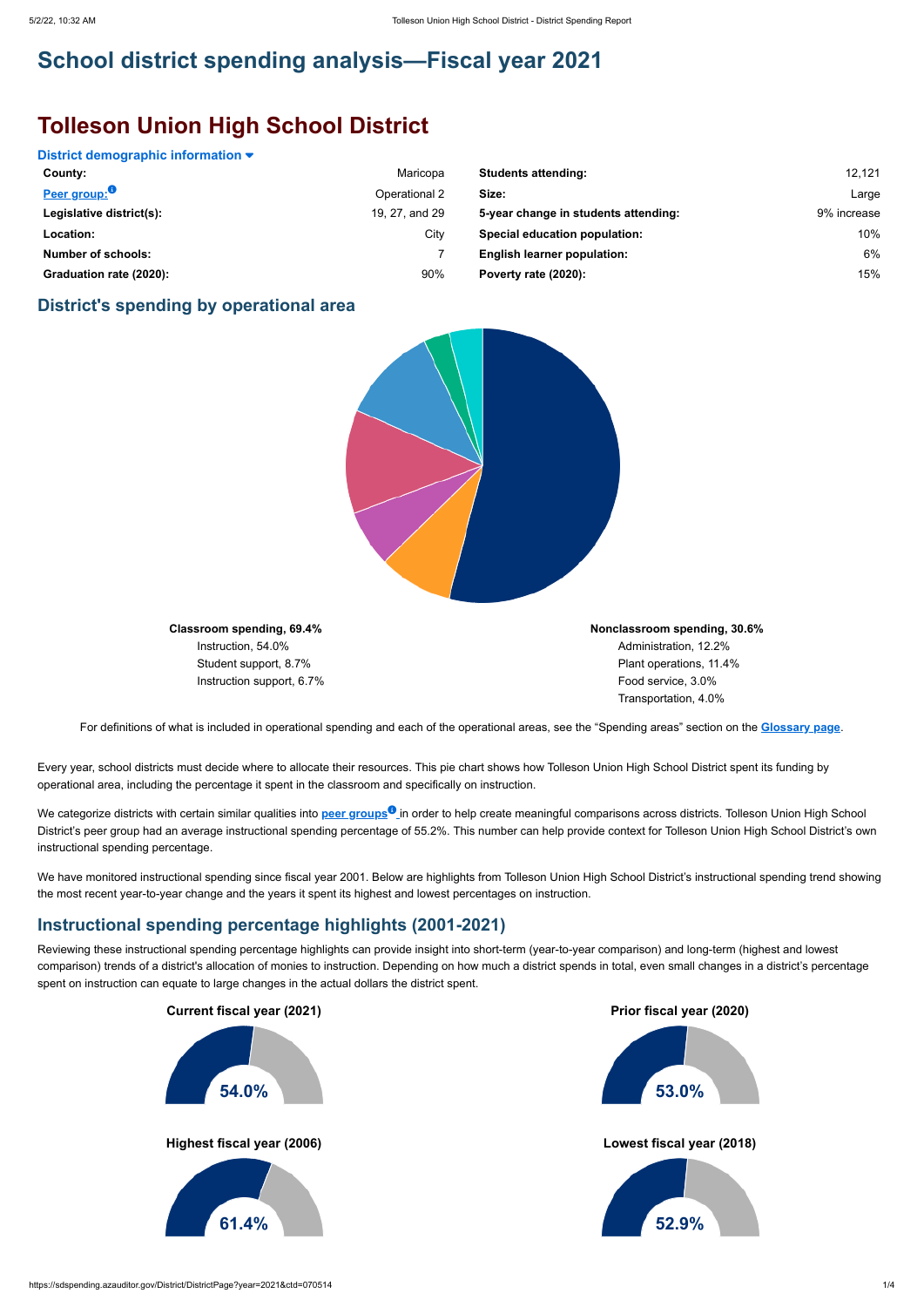### **Why monitor school district spending?**

Most school district funding is based on the number of students attending, and districts can choose how to spend most funding, so every decision a school district makes to spend on one operational area directly impacts its ability to spend on another.

The bar chart below, "Percentage point change in spending by area," illustrates how Tolleson Union High School District's spending by area has changed from the prior year and 5 years ago.

To put the spending percentages in context, it also can be helpful to review a district's per pupil spending in dollars. For example, 2 districts may spend the same percentage of their resources on instruction, but on a per student basis, 1 district may spend hundreds or even thousands of dollars more than the other.

#### **Percentage point change in spending by area**

| Change in classroom spending,<br>1.6% | Change in nonclassroom spending,<br>$-1.6\%$ | Change in classroom spending,<br>$2.2\%$ | Change in nonclassroom spending,<br>$-2.2%$ |
|---------------------------------------|----------------------------------------------|------------------------------------------|---------------------------------------------|
| Instruction, -1.3%                    | Administration, 1.3%                         | Instruction, 1.0%                        | Administration, 0.4%                        |
| Student support, 1.3%                 | Plant operations, 1.0%                       | Student support, 0.6%                    | Plant operations, 0.1%                      |
| Instruction support, 1.6%             | Food service, -3.3%                          | Instruction support, 0.6%                | Food service, -1.5%                         |
|                                       | Transportation, -0.6%                        |                                          | Transportation, -1.2%                       |

#### **Per pupil spending by area**

| Area                        | <b>District FY 2020</b> | Peer average FY 2021 | State-wide FY 2021 | District FY 2021 |
|-----------------------------|-------------------------|----------------------|--------------------|------------------|
| <b>Classroom spending</b>   |                         |                      |                    |                  |
| Instruction                 | \$4,159                 | \$5,063              | \$5,521            | \$4,900          |
| Student support             | \$635                   | \$804                | \$905              | \$787            |
| Instruction support         | \$482                   | \$591                | \$576              | \$609            |
| Nonclassroom spending       |                         |                      |                    |                  |
| Administration              | \$924                   | \$949                | \$1,041            | \$1,109          |
| Plant operations            | \$885                   | \$1,110              | \$1,168            | \$1,039          |
| Food service                | \$356                   | \$296                | \$396              | \$276            |
| Transportation              | \$408                   | \$381                | \$369              | \$362            |
| <b>Total operational</b>    | \$7,849                 | \$9,194              | \$9,976            | \$9,082          |
| Land and buildings          | \$3,478                 | \$1,291              | \$1,175            | \$2,553          |
| Equipment                   | \$943                   | \$810                | \$722              | \$2,405          |
| Interest                    | \$445                   | \$374                | \$303              | \$595            |
| Other                       | \$18                    | \$157                | \$155              | \$8              |
| <b>Total nonoperational</b> | \$4,884                 | \$2,632              | \$2,355            | \$5,561          |
| Total per pupil spending    | \$12,733                | \$11,826             | \$12,331           | \$14,643         |



**Compare District's FY 2021 spending to: District's FY 2020 spending (1-year trend)**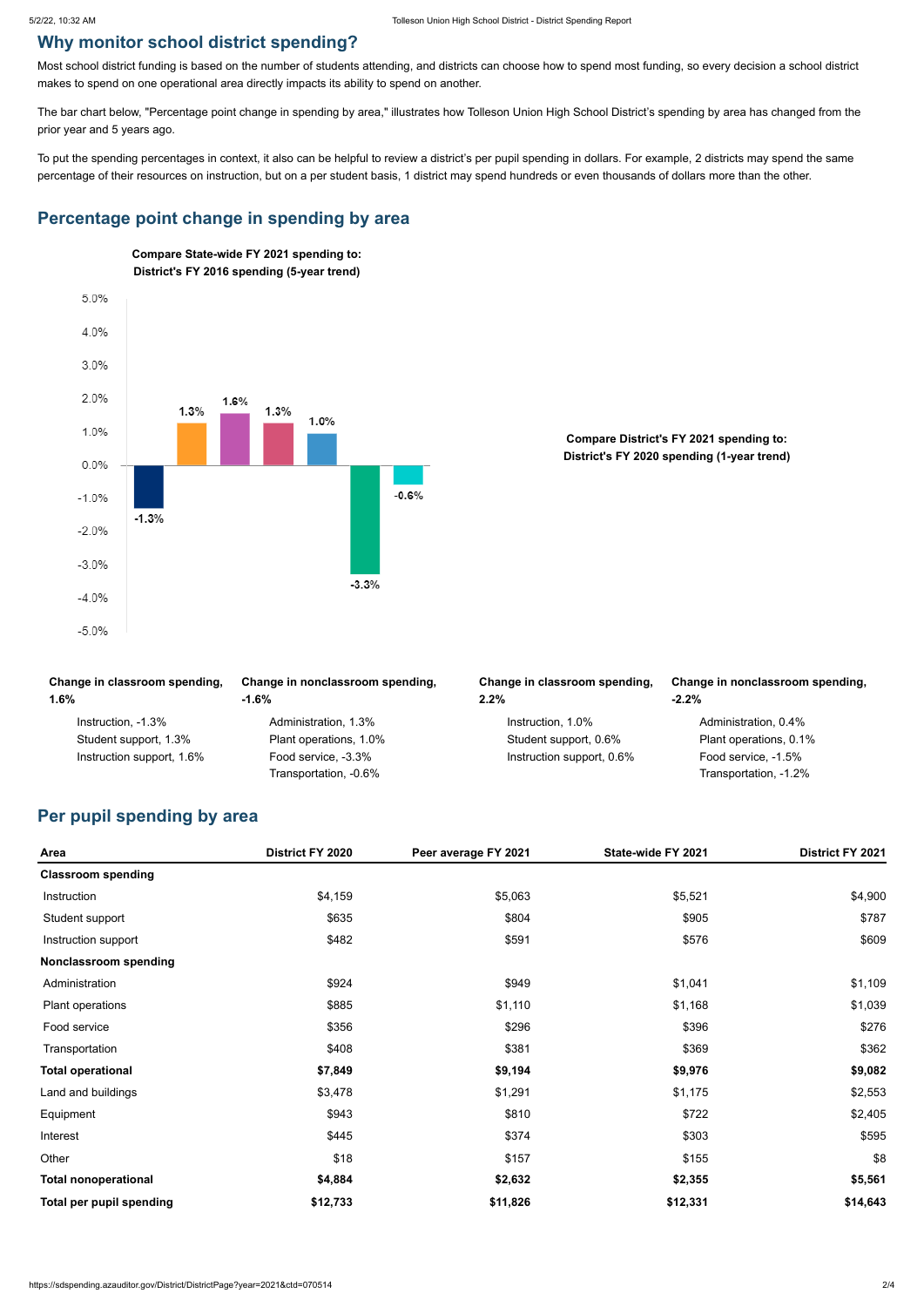### **Operational efficiency measures**

Performance measures, such as those shown below, can be used in addition to instructional spending percentage to assess a district's operational efficiency. We have classified the District's spending relative to its peer districts' average as very low, low, comparable, high, very high, or N/A (not applicable). High or very high spending when compared to peer averages may signify an opportunity for improved efficiency in that area.

N/A is presented for the nonspending related measures, for districts that did not operate a program in that area (i.e., food service or transportation), and for very small districts. For more information, see the "Operational efficiency measure calculations" section on the **[Glossary page](https://sdspending.azauditor.gov/Glossary?year=2021)**.

We have also included a table that displays other student- and teacher-related measures that may provide additional context for how Tolleson Union High School District's average teacher salary may have changed. For instance, changes in a district's **teacher population** can impact the district's average teacher salary.

Transportation performance measures are compared using different peer groups because we have found there are other factors, such as the number of miles a district averages for each rider, that impact transportation spending. In fiscal year 2021, we did not develop transportation peer groups for comparison due to the impact of the COVID-19 pandemic on district operations. For more information, see the "Summary of significant changes" section on the **[Resources page](https://sdspending.azauditor.gov/Resources?year=2021)**. However, we did still calculate the measures for each individual district. An N/A for a district's individual measure may mean they do not operate a transportation program or did not operate one for the year, or they did not transport any riders on their routes in fiscal year 2021.

|                         |                                      |                     |                           |                 | <b>District spending relative</b> |
|-------------------------|--------------------------------------|---------------------|---------------------------|-----------------|-----------------------------------|
| <b>Operational area</b> | <b>Measure</b>                       | State average       | Peer average <sup>o</sup> | <b>District</b> | to the peer average               |
| Administration          | Spending per pupil                   | \$1,041             | \$949                     | \$1,109         | Very high                         |
|                         | Students per administrative position | 63                  | 63                        | 71              | N/A                               |
| Plant operations        | Spending per square foot             | \$6.84              | \$7.01                    | \$7.42          | High                              |
|                         | Square footage per student           | 171 ft <sup>2</sup> | 160 $ft^2$                | 140 $ft^2$      | N/A                               |
| Food service            | Spending per meal                    | \$3.54              | \$3.38                    | \$2.27          | Very low                          |
|                         | Meals per student                    | 113                 | 91                        | 122             | N/A                               |

|                         |                    |               |              |                 | <b>District spending relative</b> |  |  |
|-------------------------|--------------------|---------------|--------------|-----------------|-----------------------------------|--|--|
| <b>Operational area</b> | Measure            | State average | Peer average | <b>District</b> | to the peer average               |  |  |
| Transportation          | Spending per mile  | \$7.22        | N/A          | \$14.09         | N/A                               |  |  |
|                         | Spending per rider | \$2,862       | N/A          | \$2,283         | N/A                               |  |  |

#### **Why monitor average teacher salary?**

Teacher salaries are one of a school district's most significant costs and have been a topic of high interest in recent years in Arizona. Beginning in fiscal year 2018, the State budget included additional money intended to increase the State's average teacher salary by 20 percent between fiscal years 2017 and 2021. The trend lines below show how Tolleson Union High School District's average teacher salary changed during this time, as well as how it compared to the State average.

#### **Average teacher salary and other measures**



\$30,000

\$20,000